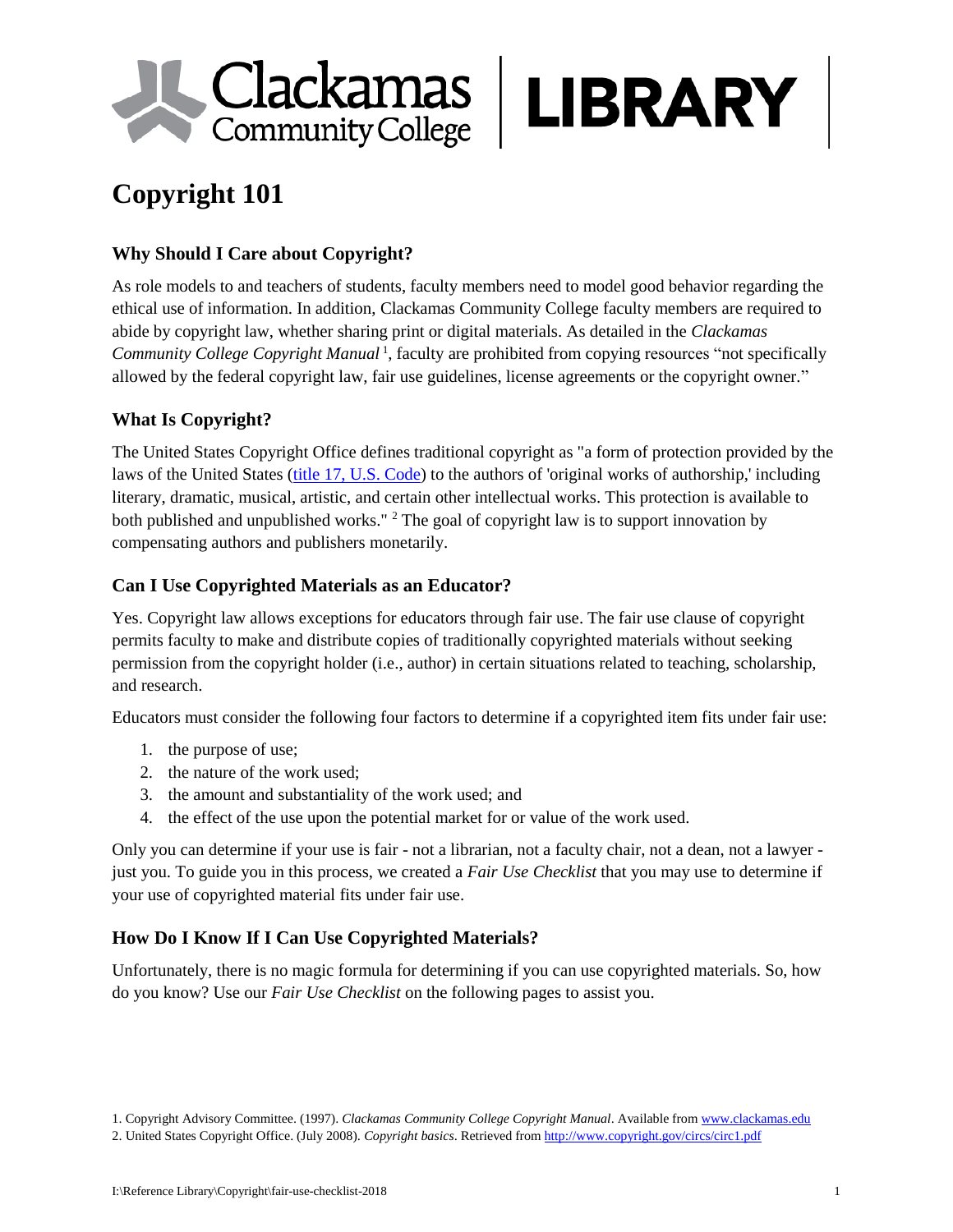

# **Fair Use Checklist**

# **How to Use the Checklist**

The purpose of this checklist is to document a good faith effort to determine if use of another's work is fair use. Retain a copy of the completed *Fair Use Checklist* should a dispute arise. As you complete the checklist, consider the following:

- relative importance of the four fair use factors (i.e., purpose, nature, amount, and market value)
- degree to which the author's rights may be violated by your use

Then, as a whole, make a decision for or against fair use of the material.

#### **1. Purpose**

| Favors Fair Use                                        | <b>Opposes Fair Use</b>                            |  |
|--------------------------------------------------------|----------------------------------------------------|--|
| $\Box$ Teaching (e.g., copies for classroom use)       | Commercial use<br>П                                |  |
| Research<br>П                                          | Profiting from use<br>⊔                            |  |
| Scholarship<br>⊔                                       | Entertainment<br>П                                 |  |
| Criticism or commentary                                | Public showing in a non-educational setting<br>ப   |  |
| Use at a nonprofit educational institution<br>ப        | Use at a for-profit educational institution<br>⊔   |  |
| Transformative use, creating a new work with a<br>□    | Denying or omitting credit to the original<br>□    |  |
| new purpose (e.g., parody or transformative            | author                                             |  |
| technologies)                                          | Unrestricted access (posted freely online)<br>⊔    |  |
| $\Box$ Restricted access (e.g. to students or faculty) | "Bad faith" use (e.g., sharing so individuals<br>□ |  |
| Parody                                                 | do not have to purchase the item)                  |  |

Purpose refers to the reasons for and character of your *proposed* use of the item, including whether such use is of commercial nature or is for nonprofit educational purposes. Educational use often falls under fair use, while for-profit use never does. As you consider the purpose of your use of the material, consider if that purpose is fair enough for you to reasonably infringe upon the author's rights.

#### **2. Nature**

| Favors Fair Use                                                                                                                                                                                      | <b>Opposes Fair Use</b>                                                                                                                                                   |  |
|------------------------------------------------------------------------------------------------------------------------------------------------------------------------------------------------------|---------------------------------------------------------------------------------------------------------------------------------------------------------------------------|--|
| $\Box$ Item is a published work<br>$\Box$ Item is factual or non-fiction-based<br>$\Box$ Item is important to student learning objectives<br>$\Box$ Non-consumable (i.e., to be used multiple times) | Item is an unpublished work<br>П<br>Item is highly creative (e.g., art, music,<br>□<br>novels, films, plays, poetry, fiction)<br>$\Box$ Consumable (e.g., workbook, test) |  |

The nature of the copyrighted work refers to how creative and unique - and therefore copyrightable - the work is. The more creative the work, the more copyright protection it enjoys, and the less you are able to use it under the fair use clause. Consider if the work in question is a non-copyrightable fact or a very copyrightable creative work. Also consider if the work has been published. If it has not, then it is not yours to share with the public.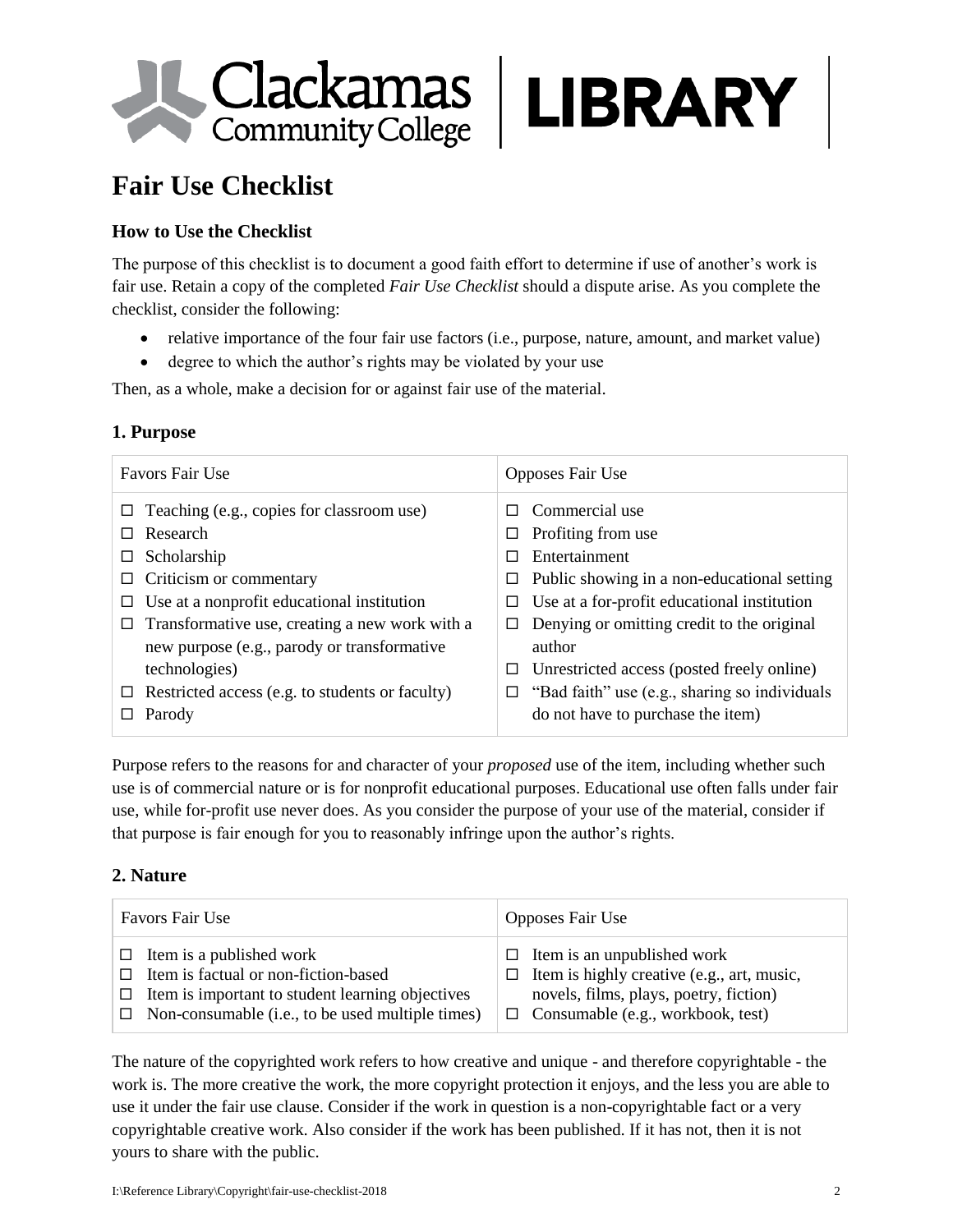



# **Fair Use Checklist** *cont.*

#### **3. Amount**

| Favors Fair Use                                          | Opposes Fair Use                                    |
|----------------------------------------------------------|-----------------------------------------------------|
| $\Box$ Portion used is a small quantity of the item as a | $\Box$ Portion used is a large quantity of the item |
| whole                                                    | as a whole                                          |
| $\Box$ Portion used is not central or significant to the | Whole item is used                                  |
| entire work                                              | $\Box$                                              |
| Amount used is appropriate for intended                  | Portion used is central to or "the heart of the     |
| educational purpose                                      | work"                                               |

Amount refers to the portion used in relation to the copyrighted work as a whole - less is better. A fair amount is determined by your subjective interpretation. There is no quantifiable amount or percentage that favors fair use (a Court of Appeals struck down the popular "10% or one chapter" measure in 2015). Also, consider how important the excerpt is to the heart of the work or to the work as a whole. If the excerpt is foundational or could be considered "the heart of the work," then likely its use would not fit under fair use.

## **4. Market Effect**

|         | <b>Favors Fair Use</b>                                            |        | Opposes Fair Use                                                                       |
|---------|-------------------------------------------------------------------|--------|----------------------------------------------------------------------------------------|
| □       | User owns lawfully purchased or acquired copy<br>of original work | ⊔<br>ப | Could replace sale of copyrighted work<br>Significantly impairs market or potential    |
| $\Box$  | Lawfully purchased copy includes a public<br>performance license  | □      | market for copyrighted work or derivative<br>Repeated or long-term use (e.g., multiple |
| ப       | One or few copies made                                            |        | semesters)                                                                             |
| □       | No significant effect on the market or potential                  | ப      | Readily available for purchase                                                         |
|         | market for copyrighted work                                       | □      | Reasonably available licensing mechanism                                               |
| $\perp$ | One time use                                                      |        | for use of the copyrighted work (e.g., item is                                         |
| ப       | Out of print                                                      |        | available in a database)                                                               |
| □       | Unavailable for or difficult to purchase                          | ⊔      | Affordable permission available for using                                              |
| □       | No product marketed by copyright holder similar                   |        | work                                                                                   |
|         | to your use                                                       | □      | Numerous copies made                                                                   |
|         | $\Box$ Item does not readily include a licensing                  | □      | Unrestricted access (posted online or in                                               |
|         | mechanism (way to pay/seek permission for use)                    |        | other public forum)                                                                    |
| □       | Restricted access (to students)                                   |        |                                                                                        |

Market effect refers to the impact your use may have upon the potential market for, or value of, the copyrighted work. Many courts assign the most weight and importance to this factor of fair use. Consider how your use may impact the author's profit potential. The more your use eliminates the need for others to purchase the work, the less fair your use is. Also consider the scope of your audience when sharing the item. Restricting item access to an educational audience in the classroom or a password-protected course management system favors fair use. Publicly posting an item online or sharing it at a public presentation does not favor fair use.